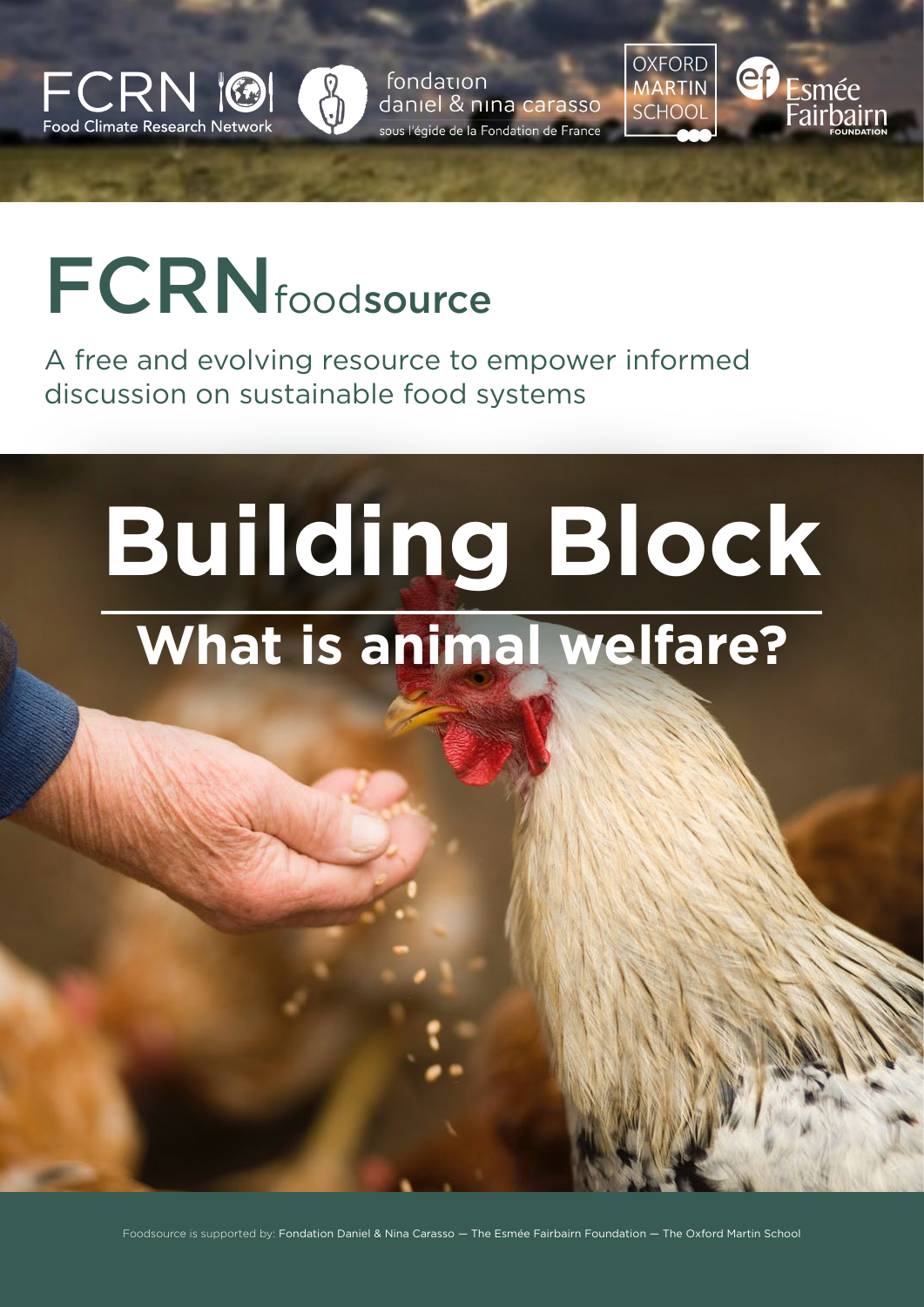#### Suggested citation

Bartlet, H. & Lee-Gammage, S. (2017). What is animal welfare? (Foodsource: building blocks). Food Climate Research Network, University of Oxford.

#### Written by

Harriet Bartlet, University of Cambridge

Samuel Lee-Gammage, Food Climate Research Network, University of Oxford

#### Edited by

Tara Garnett, Food Climate Research Network, University of Oxford

#### Funded by

The Daniel and Nina Carasso Foundation The Esmée Fairbairn Foundation

The Oxford Martin School

#### Cover

Cover picture by Oleksandr Pidvalnyi via [Pexels](https://www.pexels.com/photo/animal-chicken-cockerel-countryside-375510/).



Environmental Change Institute

[http://fcrn.org.uk/about/](http://fcrn.org.uk/about/supporters-funding-policy) [supporters-funding-policy](http://fcrn.org.uk/about/supporters-funding-policy)

**[Environmental Change Institute](https://www.eci.ox.ac.uk/)**, Tel: +44 (0)20 7686 2687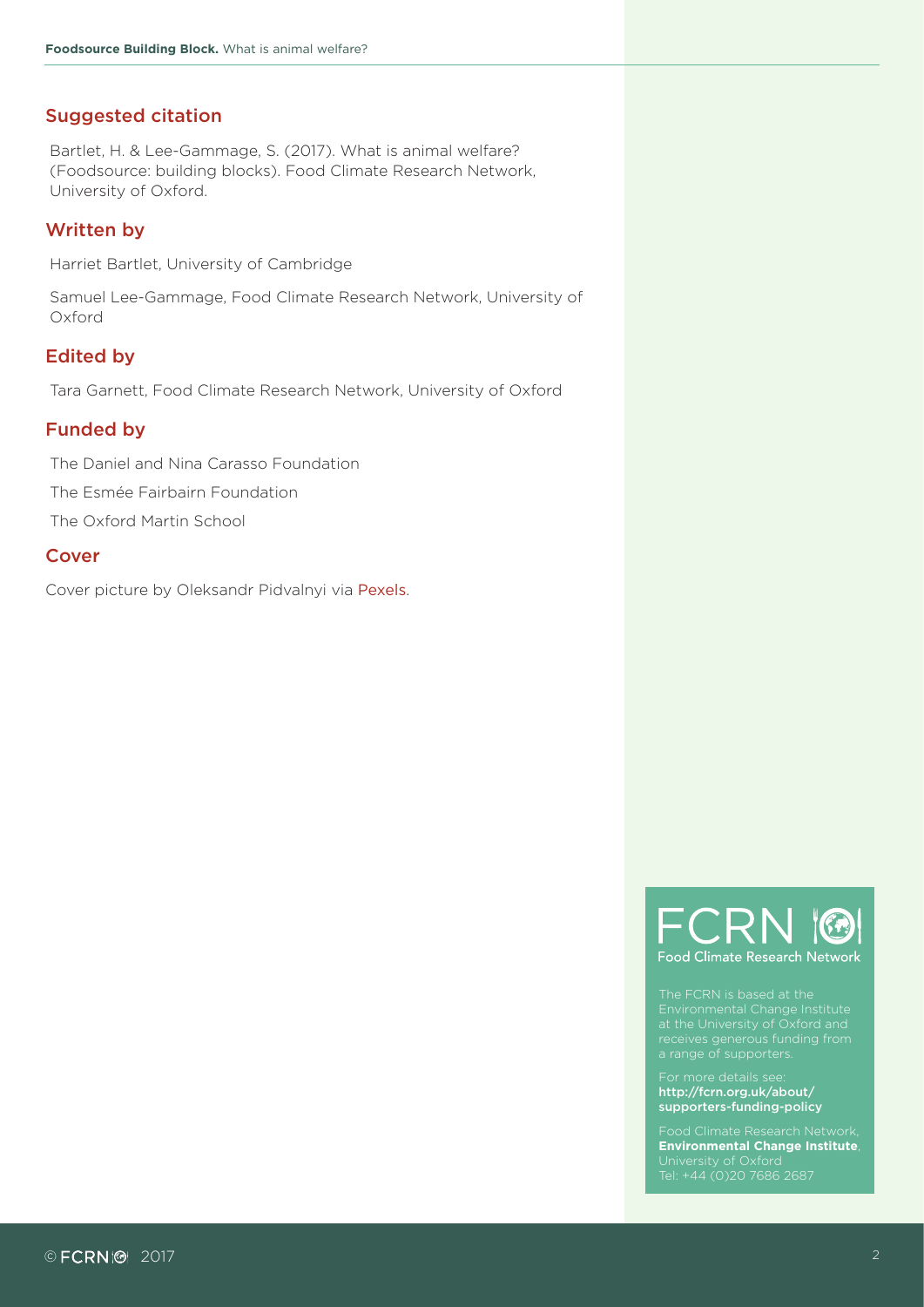#### <span id="page-2-0"></span>**Contents**

| Why should you read this building block?        | 4 |
|-------------------------------------------------|---|
| Definitions                                     | 4 |
| 1. Introduction                                 | 4 |
| 2. How can an animal's welfare be known?        | 5 |
| 3. What things affect the welfare of an animal? | 6 |
| Recommended resources                           | 7 |
| References                                      | 8 |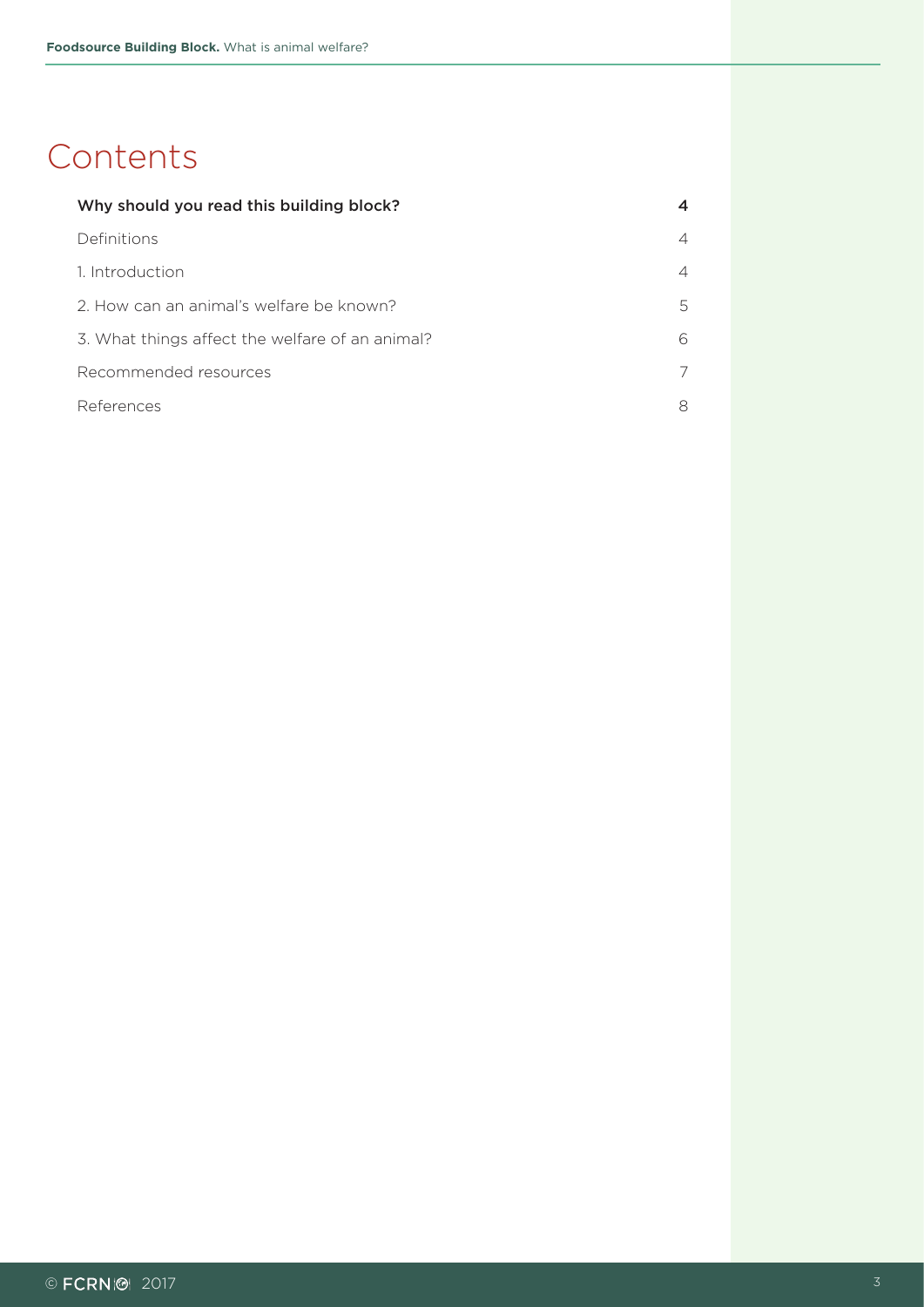

## <span id="page-3-0"></span>Why should you read this building block?

The role of animals in food systems, and the degree to which their needs should be accounted for as compared to humans, are ethical issues about which there is both concern and disagreement.

This building block explains what is meant by the concept of animal welfare.

## Definitions

Animal welfare (state of being). A state of being - lying along a continuum - which corresponds to the overall balance between positive and negative feelings experienced by an animal, reflecting the control it has in order to meet its mental and physical needs, and so its ability cope in a particular context.

Animal welfare (ethical position). An ethical position that claims: (1) that the use of animals for human purposes is sometimes necessary or unavoidable; (2) that the welfare status of animals is an issue of moral significance; and (3), that humans who care for animals, have a moral duty to promote their welfare.

## 1. Introduction

In public discussions, an animal's welfare is often described as its quality of life or its sense of wellbeing.

In scientific terms, an animal's welfare is a potentially measurable 'state' experienced by an animal, which can be placed somewhere along a continuum from very good to very poor. This state corresponds to its ability to cope in a given environmental context, where coping means that an animal has a sufficient degree of control in order to be able to meet both its mental and physical need.<sup>1</sup>

A poor welfare state reflects difficulty or the failure of an animal to meet its basic mental and physical needs; the likely outcome of this being that an animal will experience more negative and fewer positive feelings, overall (Figure 1), in any given moment. Animals can suffer as a result of poor welfare by experiencing situations placed upon them, that are unpleasant, and which they would endeavour to get out of if they could; yet lack the control to be able to do so for themselves.<sup>2</sup>

Conversely, positive welfare is not just the absence of suffering. It also includes the the ability of an animal to experience situations that do more than just meet basic needs, but which provide it with positive feelings, that they would endeavour to obtain, if they had the control to do so.<sup>3</sup>

Much discussion about the term 'animal welfare' revolves around what, if anything, humans should be doing about it. However, there is an important distinction to be made between an animal's welfare state as informed by science, and any ethical positions which may be formulated, that are based upon this information.

Such discussions tend to revolve around the following claims:<sup>3</sup>

- 1. Animals have physical and mental needs, that are linked to the experience of positive and negative feelings;
- 2. Animal feelings makes it possible for them to experience both suffering and contentment;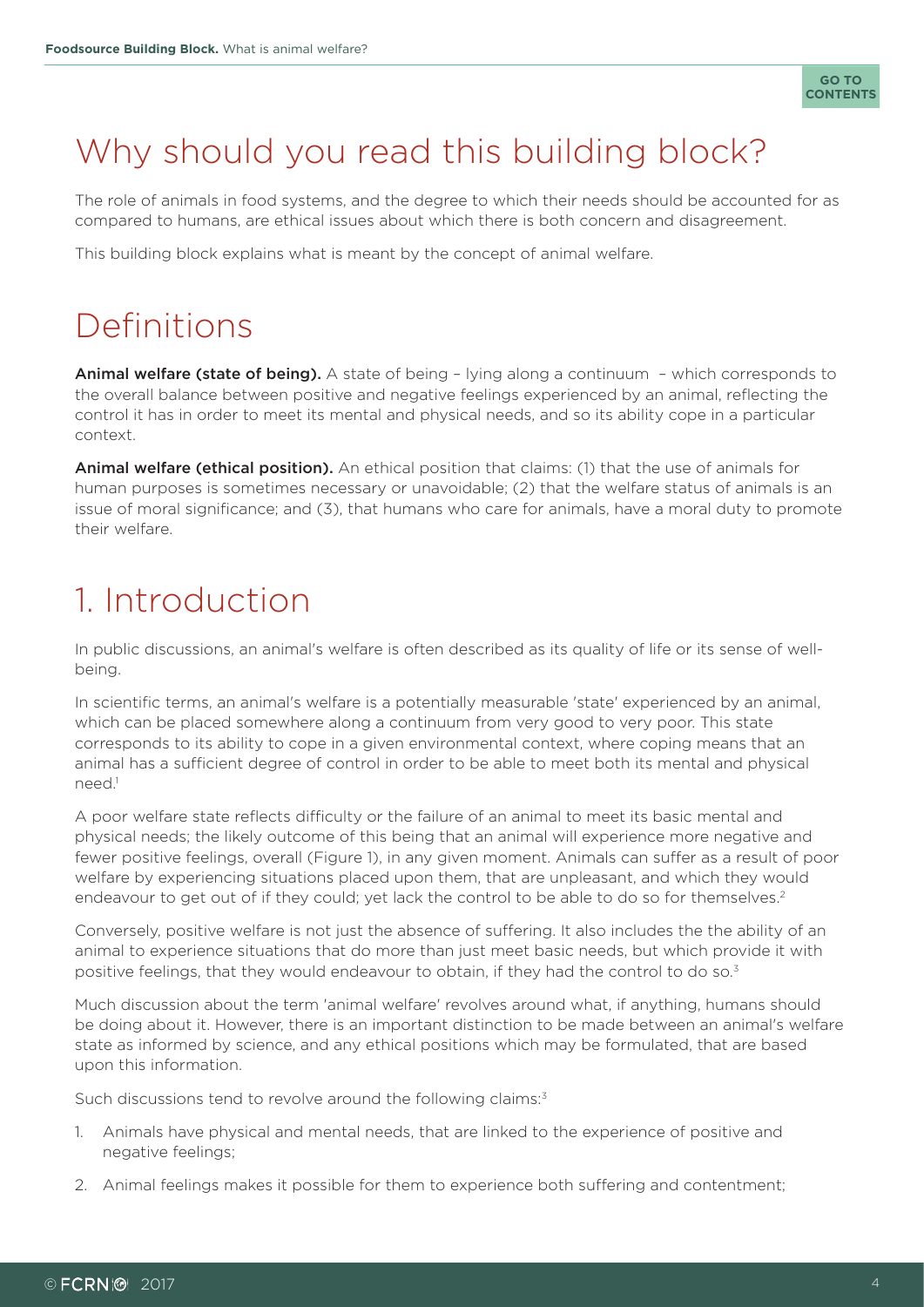- <span id="page-4-0"></span>3. The degree of welfare that animals experience is a morally significant issue;
- 4. Animals' welfare is affected by the way in which they are cared for by humans;
- 5. Humans that care for animals have a moral obligation to promote their welfare;
- 6. Where necessary, human use of animals is morally acceptable, providing animal welfare is kept high.



Figure 1: A model of emotion, defined by dimensions of activity level, and negative to positive feeling. Examples of where different emotions fit are shown on the outside of the circle.

Different people hold different beliefs and values in relation to these factual and ethical claims, and so can come to very different conclusions about how animals should be treated. For example, when assessing an animal's state of welfare, some people focus mostly on physical health; others put primacy on an animal's feelings; and others still, see the 'naturalness' of its environment, as the primary criterion of concern.

Another key point of divergence between people in different contexts, is how the needs and preferences of humans are balanced against those of animals. Contrasting with the animal welfare position (point 6 above), an animal rights position advocates that it is not morally acceptable for humans to use animals in any circumstance.<sup>5</sup>

## 2. How can an animal's welfare be known?

The fact that an animal's welfare status is ultimately about its concious, subjective experience, presents a major challenge to its measurement.6

Even in humans, consciousness and related concepts such as 'well-being' and 'quality of life', are still not well understood. For animals, it is harder still, because it is simply not possible to directly ask questions, such as:

- What things matter for your sense of well-being?
- Which of these is most important, and under what circumstances?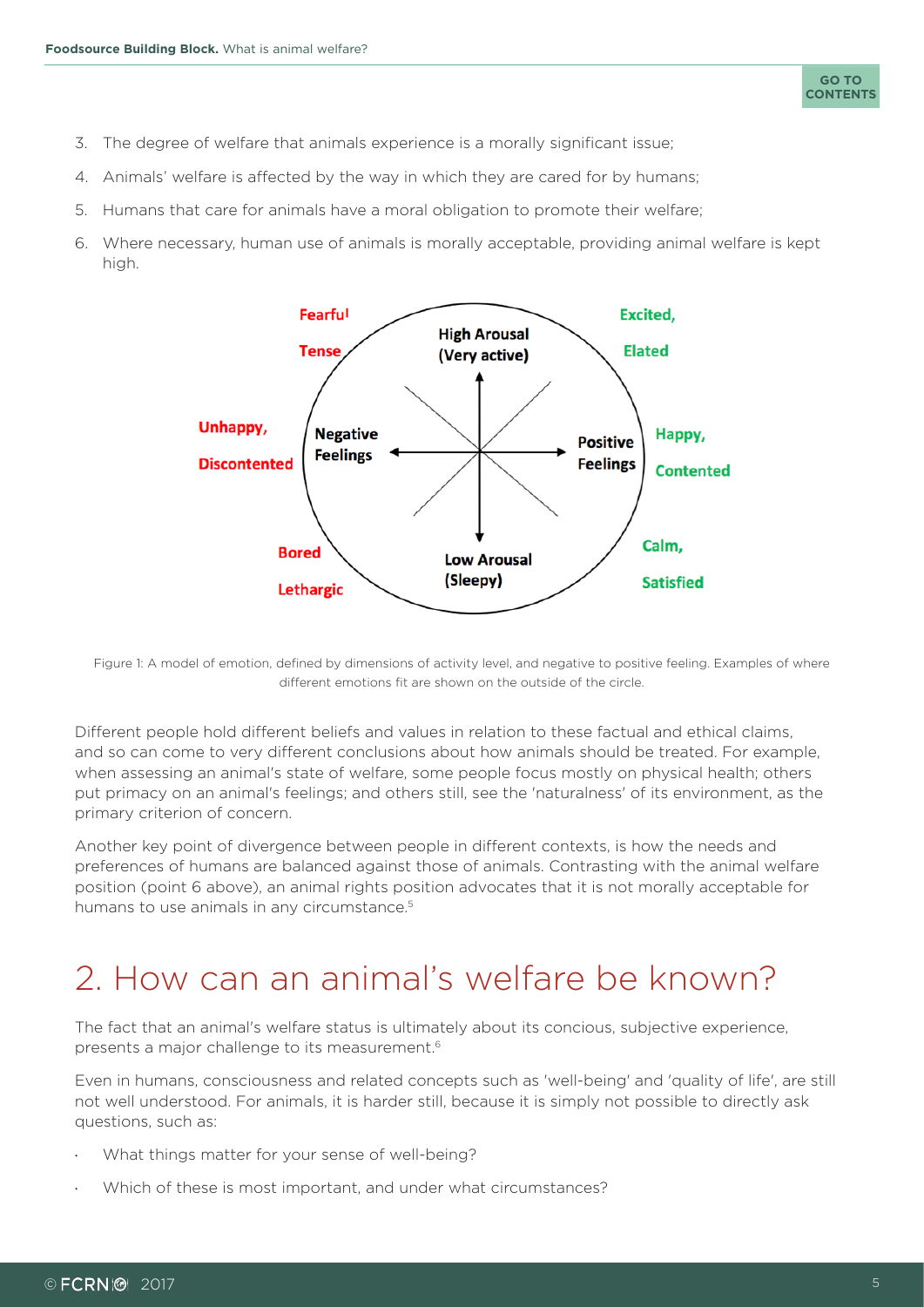<span id="page-5-0"></span>What does a 'good life' look like to you?

Nevertheless, there is much that still can be understood about what animals needs both mentally and physically, by investigating how animals function and have evolved biologically, and by using experiments to identify animals' preferences and the degree to which they will work to get them.

This process of investigation has been summarised into two core research questions for animal welfare science:<sup>2</sup>

- 1. Will a change in X compromise or improve an animal's physical health?
- 2. Will a change in X provide or withhold something that an animal feels a need for?

Answering these questions is innately multi-diciplinary, requiring an understanding of basic biology, but also animal behaviour, evolutionary history, neuroscience, and psycology. Through this, a science of animal-welfare has progressively built an understanding of what things matter to animals quality of life, and of how these needs can be provided for by humans.<sup>1</sup>

Some methods of investigation include:

- · The direct measurement and monitoring of animals physical health;
- Measurement of physiology and behaviour to infer feelings and emotions;
- Experiments to identify animal preferences and expectations;
- Experiments to identify animal's cognitive abilities to think and reason;
- · Investigation of 'natural' evolution-driven needs and behaviours;

An important overarching principle is that an animal's physical and mental adaptations to cope with their environment are the product of their biology, and so are shaped by the environmental context in which their species evolved. As such, it should not, automatically, be assumed that animals are wellsuited to cope in novel environmental contexts, in which they have been placed by humans.

However, this is not to say that an animal's needs cannot be met in contexts other than that in with their species evolved.<sup>1</sup>

#### 3. What things affect the welfare of an animal?

Broadly speaking animal welfare arises from a combination of:

- **Physical well-being:** the ability of an animal's body to function in a way that is healthy, and which is adequately adapted to cope in its current environment; and
- Mental well-being: the degree to which an animal's mental state arising from its experience and feelings, is positive and free from suffering;

Both of which are supported, to some degree, by:

Naturalness: the ability for an animal to experience a context and lifestyle that is biologically welladapted to cope with, and so has control to meet its biological needs. This does not necessarily mean natural as in a lifestyle that is the same as that which would be experienced if the animal were 'wild'.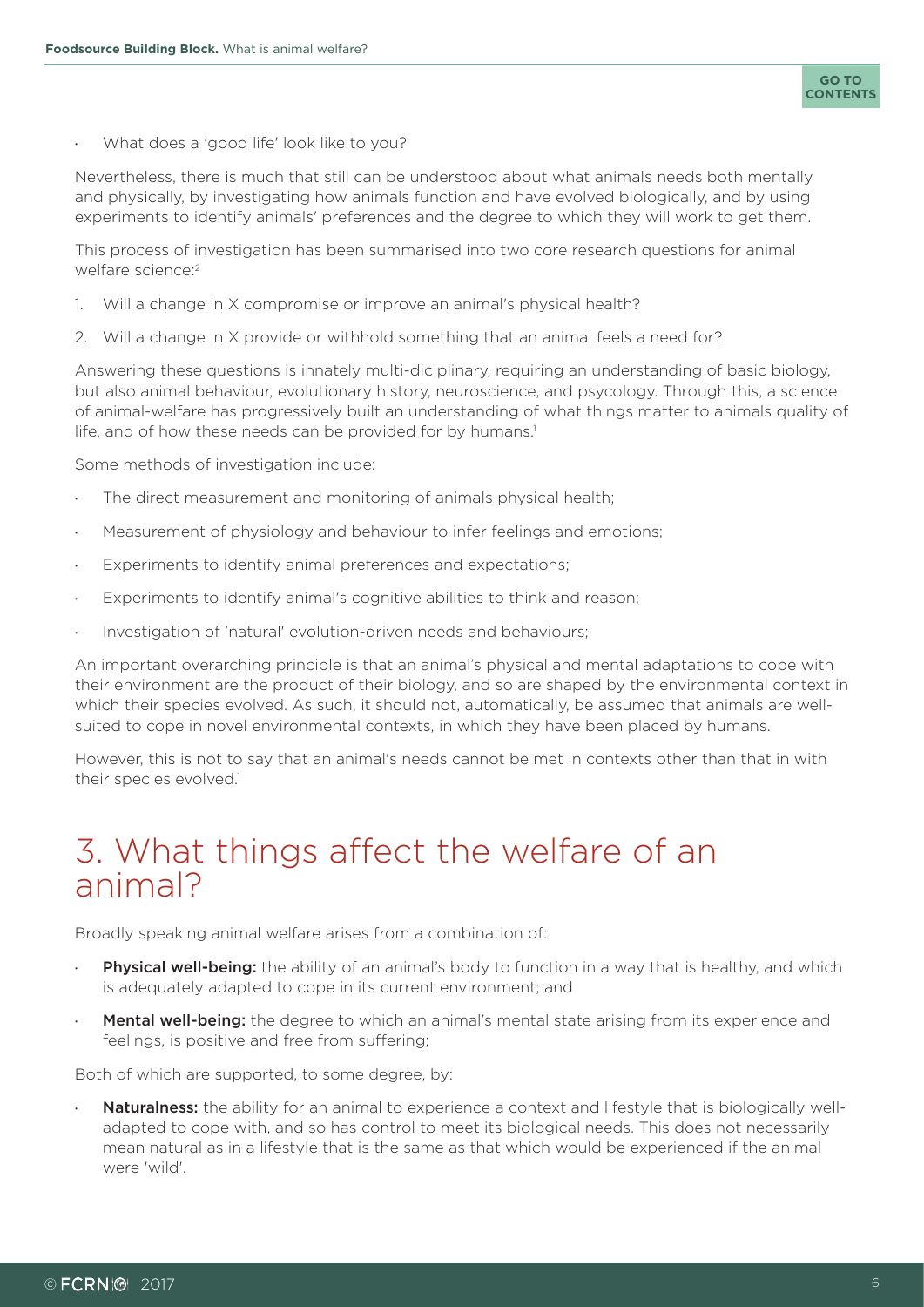

<span id="page-6-0"></span>Research on animal welfare has been summarised into a list of basic needs that animals should have if they are to experience good welfare.1

- 1. The need for a suitable environment to ensure freedom from discomfort: including appropriate access to shelter, temperature, humidity, and comfortable resting area.
- 2. The need for a suitable diet to ensure freedom from hunger and thirst: including easy access to fresh water, and a nutritionally balanced diet to support health and vigour
- 3. The need and the freedom to exhibit normal behaviour patterns: including sufficient space, facilities, and appropriate housing with, or apart from, other animals
- 4. The need for protection and for freedom from fear and distress: including the avoidance of practices during farming, transport and slaughter that cause mental distress and suffering
- 5. The need for protection and for freedom from injury and disease: including access to veterinary care for prompt prevention, diagnosis, and treatment of disease or injury.
- 6. The need and freedom to undergo positive experiences: including feelings of contentment, pleasure, and excitement from activities such as feeding, playing, social interaction, and exploration of their environment.

Detailed assessments of these needs and how they apply to animal husbandry inform the basis of policies on farm animal welfare worldwide.

However, what an adequate or sufficient level of welfare looks like along any of these dimensions, is not a question for science, but rather is an ethical issue to be decided upon by individuals and by society, and will vary across cultures.

## Recommended resources

To learn more about this topic we recommend:

- Book: [Understanding animal welfare](https://books.google.co.uk/books?id=TMR0Ea3d1KEC&printsec=frontcover&source=gbs_ge_summary_r&cad=0#v=onepage&q&f=false)
- Book: [Sentience and animal welfare](https://books.google.co.uk/books?id=81DNBAAAQBAJ&printsec=frontcover&source=gbs_ge_summary_r&cad=0#v=onepage&q&f=false)
- Review article (open): [Understanding animal welfare](https://actavetscand.biomedcentral.com/articles/10.1186/1751-0147-50-S1-S1)
- Review artice (paywall): [A history of animal welfare science](https://link.springer.com/article/10.1007%2Fs10441-011-9123-3)
- Review artice (paywall): [Animal welfare: at the interface between science and society](http://www.sciencedirect.com/science/article/pii/S1090023311002048)

Note: many paywall articles linked to below can also be found online as PDFs.